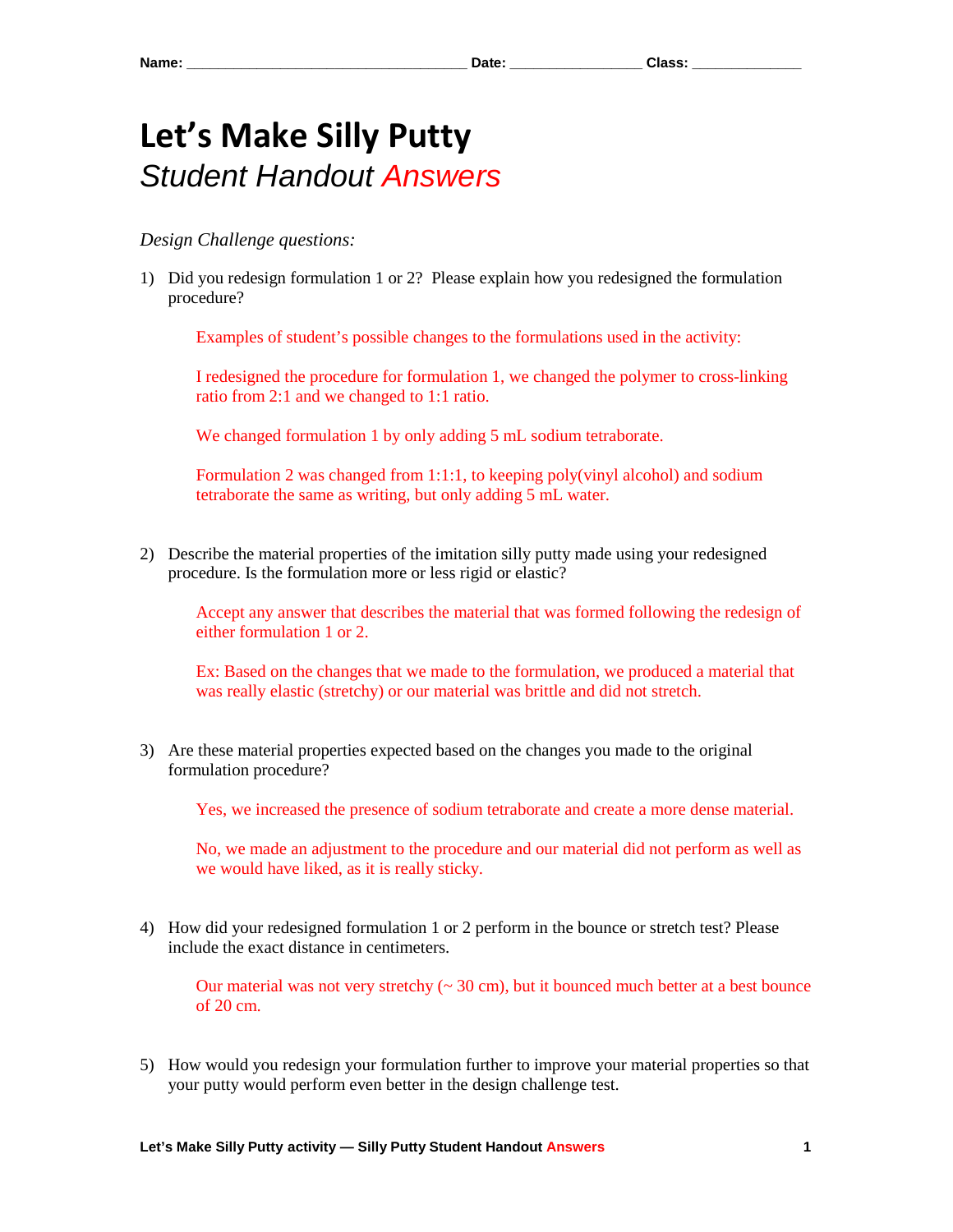In order to improve the stretchiness of our material, we would have added less sodium tetra borate to reduce the degree of cross-linking,

In order to improve the bounciness of our material, we would have added more sodium tetra borate to reduce the degree of cross-linking,

Note: If too much sodium tetraborate is added there will be too much water and the student material will be soupy or very sticky.

*Questions:* 

*1)* How does the addition of sodium borate change the physical properties of the poly(vinyl alcohol) solution?

By incorporating sodium borate into the poly(vinyl alcohol) backbone, a covalent bond is formed. This bond links the polymer chains together, thereby creating a stretchy material.

2) Draw a schematic of a polymer that would be stretchy or one that would bounce well.

| No Cross-links                                                                                                            | With Cross-links                                                                                                                                                                                                                                                     |
|---------------------------------------------------------------------------------------------------------------------------|----------------------------------------------------------------------------------------------------------------------------------------------------------------------------------------------------------------------------------------------------------------------|
| wwwwwwwwwwwwww<br>nnnnnnnnnnnnnnnnnnnnnnnnn<br><u>www.www.www.www.www.</u>                                                | <u>www.www.communistic.com</u><br>waannoo maannoo muun<br><u>www.channammummmmmmmmmmmm</u><br>mmmmmmmmmmmmmmmmmm<br>mmmtmmmmmmmmm<br><u>www.www.mwww.mwww.mw</u><br>manment hummans humm<br>wwwww <del>w</del> wwwwwww<br>www<br>nnnnnnsnnnnnnnnnnnn<br>mmmmmmmmmmmm |
| naannaannaannaannaannaannaanna<br>mmmmmmmmmmmm<br>nnnnnnnnnnnnnnnnnnnnnnnnnnn<br>nnnnnnnnnnnnnnnnnnnnnnn<br>mmmmmmmmmmmmm |                                                                                                                                                                                                                                                                      |
| <b>STRETCHY</b>                                                                                                           | <b>BOUNCY</b>                                                                                                                                                                                                                                                        |

3) Where can you find polymeric materials?

Polymeric materials are found everywhere and used for many applications.

4) Give an example of a commercial product that is made from a polymer.

Lots of potential answers. Accept any answers where students mention a material used in a commercial product and the chemical name. For example, Gatorade bottles are made from polyethylene.

5) In your own words, describe a polymer.

A polymer is a material that is made up of repeating monomer units.

6) What happens when a cross-linker is added to a polymer material?

**Let's Make Silly Putty activity — Silly Putty Student Handout Answers 2**